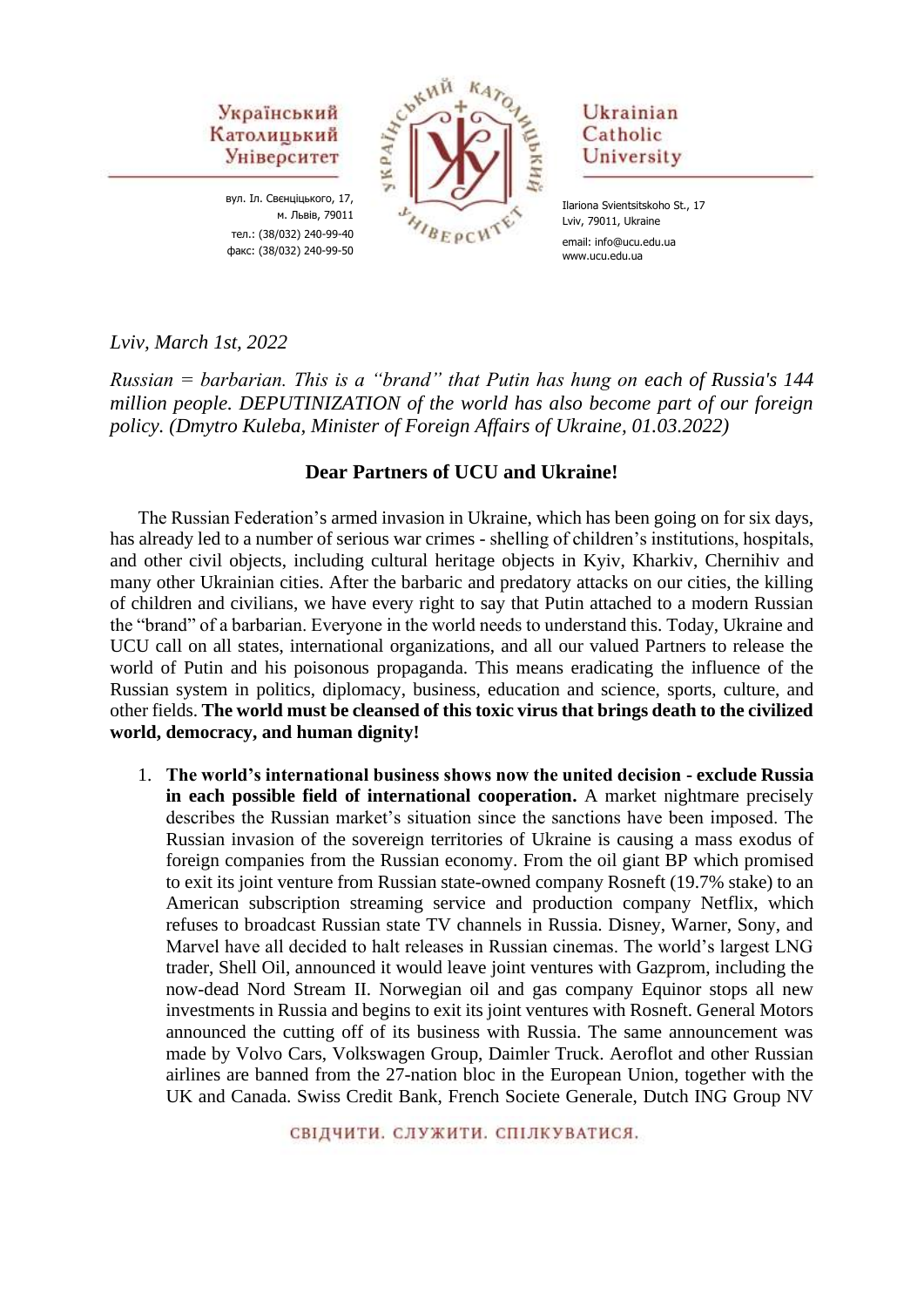вул. Іл. Свєнціцького, 17, м. Львів, 79011 тел.: (38/032) 240-99-40 факс: (38/032) 240-99-50



#### Ukrainian Catholic University

and Radobank refused from lending and investing in Russia. Apple announced to stop selling their items in the official online-store in Russia. The National Bank of Ukraine (NBU) has initiated a halt to the supply of cash foreign currency to banks in Russia and Belarus. The NBU appealed to the ambassadors of the G7 group and the heads of the central banks of these countries, European banks supplying cash and representatives of the international fast money transfer system Western Union to stop the supply of foreign currency to Russian and Belarusian banks. Dear partners, isn't it time to check and take an anti-putin virus test at our own organizations? Can we be sure that our academic and business communities are free from the destructive influence of Putin?

2. **Violation of International Law and crimes against humanity**. On Tuesday, March the 1st, the prosecutor of the International Criminal Court addressed the situation in Ukraine stating that there is legal evidence of both war crimes and crimes against humanity made by Russian soldiers on Ukrainian territory. In 1949, as a result of the devastating World War II, European countries adopted the most important instrument of international humanitarian law - the four Geneva Conventions that prohibit killing and ill-treatment of civilians, the destruction of civilian infrastructure and the use of weapons that cause undue damage or unnecessary suffering. In the best traditions of the Hitlerite Empire, the military forces of the Russian Federation fire mostly on the civilian population and civilian infrastructure, taking lives every hour and leveling entire cities and villages. The Russian Ministry of Defence also announced its intention to bomb other military objects in the center of the capital. A few dozen meters from the stated target of the bombing is the St. Sophia Cathedral, a symbol of Kyiv Rus, decorated with mosaics and frescoes dated back to the 11th century - a historical period when Moscow did not yet exist on the map. The Putin regime hates Ukrainian identity!

Putin is committing crimes not only against humanity but also against his own citizens. Today, Putin officially priced the lives of his soldiers to be 11,000 Russian rubles (an amount of money Russia promised to pay to the families of dead soldiers, which is a little bit more than 100 USD). We believe that human life cannot have a price. To save Russian lives, Ukraine in contrast is offering a full amnesty and 5,000,000 rubles to the Russian military, who will lay down its arms and surrender.

3. **Holocaust memorial 'Babyn Yar' bombing**. Russian troops are also targeting objects of national and historical memory, violating all norms of UNESCO's international obligations. A major Holocaust memorial in Kyiv was struck today during Russia's latest bombardment of the city, which targeted a television broadcast tower in the Ukrainian capital. This is a symbolic place for millions of people all over the world to remember the cruelty of the Nazi regime. In Babyn Yar Nazis massacred up to 100.000

Ilariona Svientsitskoho St., 17 Lviv, 79011, Ukraine email: info@ucu.edu.ua www.ucu.edu.ua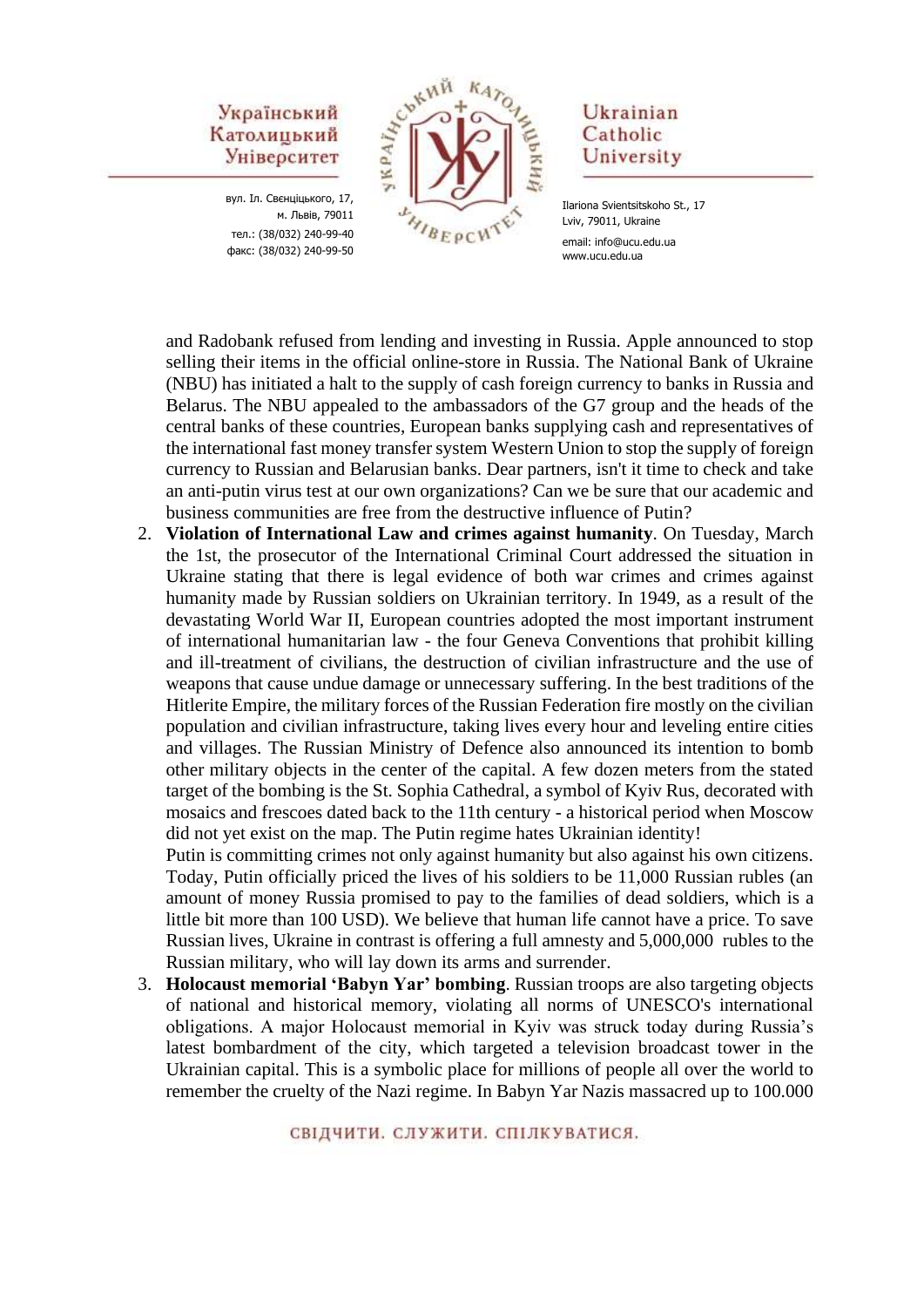вул. Іл. Свєнціцького, 17, м. Львів, 79011 тел.: (38/032) 240-99-40 факс: (38/032) 240-99-50



## Ukrainian Catholic University

Jews, Roma, and Ukrainians during World War II. Andriy Yermak, Head of the Office of the President wrote: "These villains are killing Holocaust victims for the second time". During the accident, 5 people were killed. President Zelensky twitted: "Why to repeat "Never Again" for 80 years when the bomb falls if the world remains silent?". We appeal to everyone still staying silent or claiming one's non-political position - your silence kills, your silence destroys world heritage!

- 4. **Belarussian troops entered Ukraine.** The enemy has seen him becoming weaker, and Putin has begun to engage his authoritarian allies in this conflict. A Belarusian column of 33 units entered the Chernihiv region, located north of the capital Kyiv, on March 1. Belarus' self-proclaimed President Alexander Lukashenko previously vowed that Belarusians would not participate in Russia's war against Ukraine and would not let Russia use the Belarusian territory for that purpose. Lukashenko, in particular, may try to invade Ukraine's northwestern territories, which Russia hasn't so far considered as a priority. Global community should have no doubts that authoritarian regimes would not respect international obligations. Lukashenko should be recognized as a war criminal together with Putin.
- 5. **The European Parliament approved Ukraine's application for joining the European Union and recommended member states to grant Ukraine the candidate status.** Today we all are a part of the historical moment. On March 1st, the European Parliament approved Ukraine's application for joining the European Union and officially started a special procedure of consideration of Ukrainian membership. A President of the European Parliament Roberta Metsola stated, "We recognize Ukraine's European perspective… We must meet the future together". The European Parliament signed a resolution that condemns Russia's war against us, calls on Russia to withdraw all its troops from our territory, and calls on EU institutions to work to grant Ukraine EU candidate status. We firmly believe that such steps and further logical actions by European states can effectively accelerate the cessation of the war and can give a worthy rebuff to the Russian international criminal. We understand that there will still be a lot of work and effort ahead, but the guarantee of your support will allow us to work for a concrete result and goals that will be common to the whole nation.
- 6. **UCU: a model of "workshop university".** Our University now finds itself in an entirely "new reality". To handle the situation well the Operating Group was created with a mandate to meet the urgent needs of the community, strengthen physical and digital security, and build our capacity for resilience.

One of the key questions was what to do with the educational process. In 2004 and 2013- 14, when Ukraine went through two revolutions to safeguard its democratic

Ilariona Svientsitskoho St., 17 Lviv, 79011, Ukraine email: info@ucu.edu.ua www.ucu.edu.ua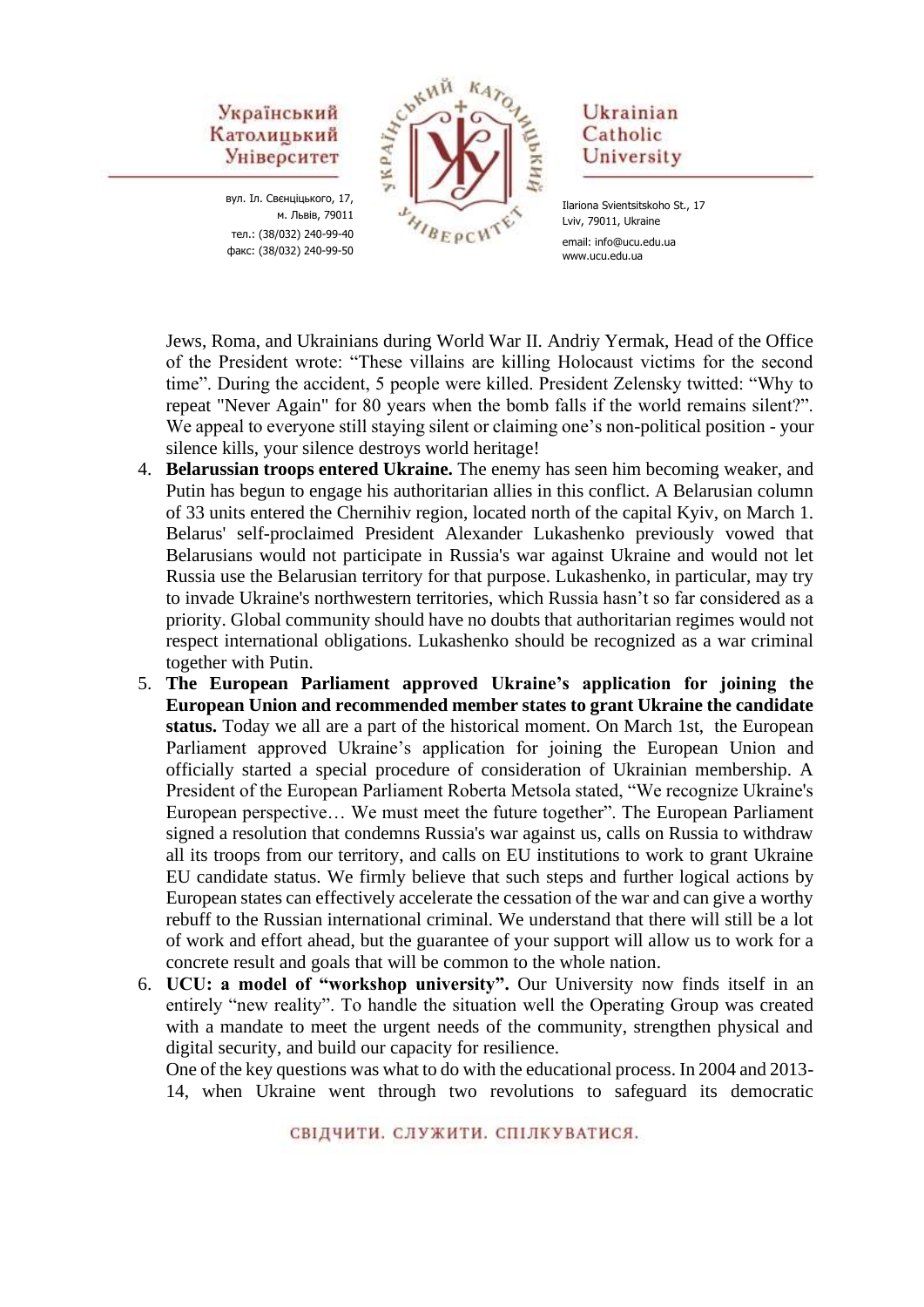вул. Іл. Свєнціцького, 17, м. Львів, 79011 тел.: (38/032) 240-99-40 факс: (38/032) 240-99-50



#### Ukrainian Catholic University

Ilariona Svientsitskoho St., 17 Lviv, 79011, Ukraine email: info@ucu.edu.ua www.ucu.edu.ua

development and rule of law, the University transferred its education services from classes to the streets. Students went through tempering experiences of social activism, public service and civic responsibility. We decided to use a similar model now and turned the university into a workshop. The war is the most extreme case filled with cruelty, humiliation, violence and human suffering. Even people with strong characters and rich experience could get traumatized. What to say about young immature students? If they are left alone, they could be overwhelmed with anxiety and stricken by fear. It is also impossible to hold classes online at such a time. Students are not able to concentrate and focus on regular content. Moreover, they will miss learning the most important antidote against fear and feeling of helplessness which is human solidarity and doing something important together.

So, UCU moved to a model of 'workshop university'. Students are required to participate in 'classes' either in person or remotely. But these days classes are designed in accordance with the service-learning model. Each program, teachers and their students had defined their own way of enacting social change. That should help the students to better understand the situation, to find the project which could prove them useful in helping others, to reflect on the acquired experience, and go on. UCU is being transformed now into a big workshop and a spider web of many projects for enacting human dignity in these perilous times. Young people draw their energy for facing the hard and tragic reality of war from their fellow students, community, and God. In the appendix to the letter, we provide you with a list of those student networks that are successfully operating for the sake of Ukraine's victory. If you are willing and able to support these initiatives, below we also provide information on how to do so.

Pope Francis has called on everyone to organize a Day of Prayer and Fasting for Peace in Ukraine on March 2, Ash Wednesday. On this day we all can share the sufferings of the Ukrainian people, to make everyone feel like brothers and sisters, and to pray to God for the end of the war. We welcome you to join this initiative [together with UCU!](https://ucu.edu.ua/en/news/vsesvitnya-molytva-za-myr-v-ukrayini/?fbclid=IwAR1lCG5gJTLGXaC0pMH93c9szx7f4ot9XQUAI2jjfcXs72qkrrzzownB3oE)

Good and truth will prevail!

Yours sincerely, Rectorate and Operating Group

\_\_\_\_\_\_\_\_\_\_\_\_\_\_\_\_\_\_\_\_\_\_\_\_\_\_\_\_

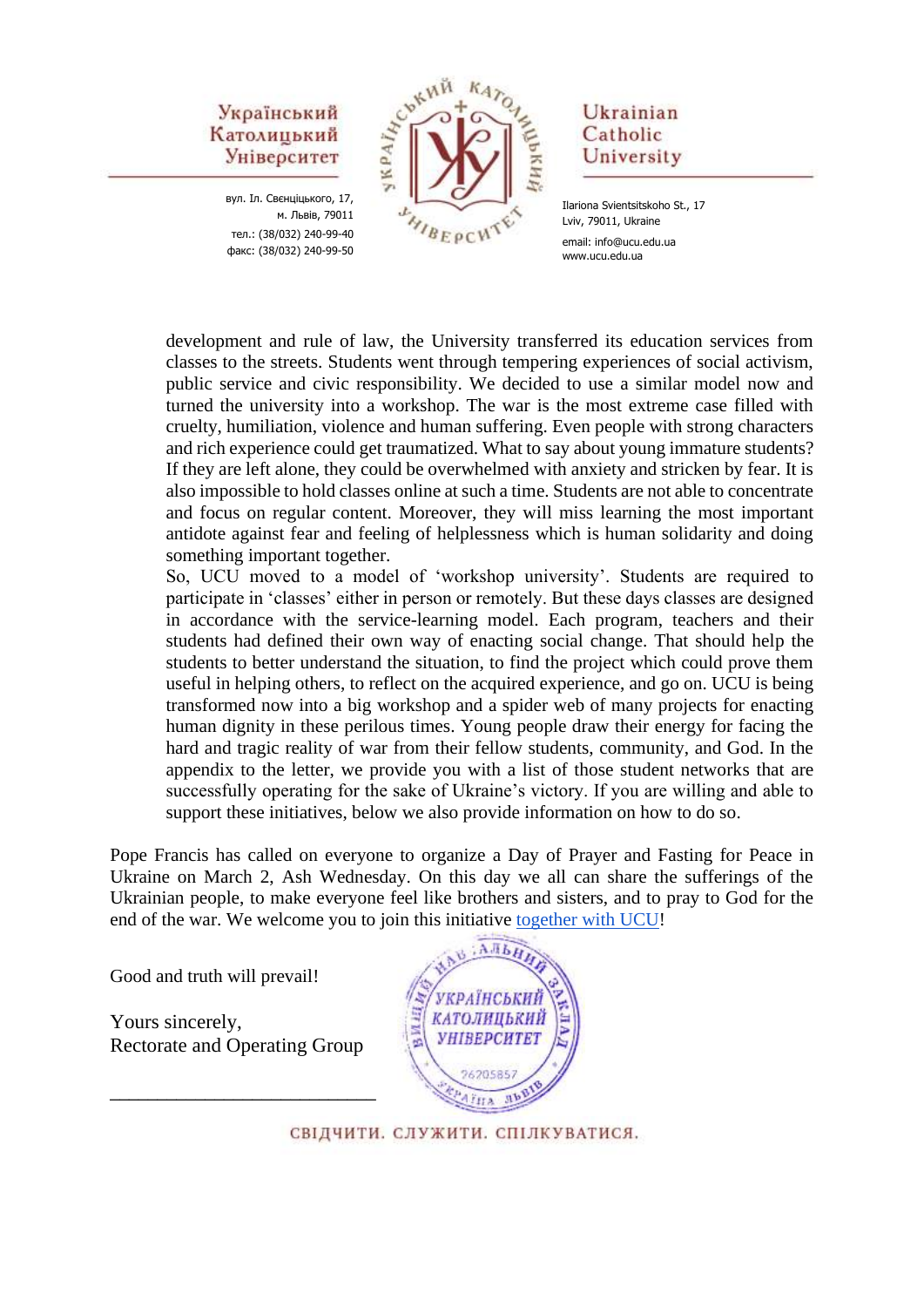вул. Іл. Свєнціцького, 17, м. Львів, 79011 тел.: (38/032) 240-99-40 факс: (38/032) 240-99-50



# Ukrainian Catholic University

Ilariona Svientsitskoho St., 17 Lviv, 79011, Ukraine email: info@ucu.edu.ua www.ucu.edu.ua

If you want and can join humanitarian activities, you may send any aid you deem appropriate. Please check our FB page for the list of current needs <https://www.facebook.com/UkrainianCatholicUniversity>

UCU's operation is now fully devoted to defending our country and supporting people affected by the war. We would be grateful for your donations to ensure the fulfillment of our mission during this time, as well as the functioning and safety of the university community [https://supporting.ucu.edu.ua/donate/.](https://supporting.ucu.edu.ua/donate/)

You may also transfer your donations to Ukrainian Catholic University Foundation [https://ucufoundation.org/donate/.](https://ucufoundation.org/donate/)

If you want to to support UCU students' volunteering projects, you can use the following account for money transfers:

Recipient: UCU CHARITABLE FOUNDATION

Registration code: 44047231

Payee's Account #:

CAD - UA933253650000000260070024532

Intermediary: CANADIAN IMPERIAL BANK OF COMMERCE, Toronto, Canada

SWIFT: CIBCCATT

EUR - UA773253650000000260070024529

Intermediary: KBC BANK NV, Brussels, Belgium

SWIFT: KREDBEBB

GBP - UA313253650000000260000024531